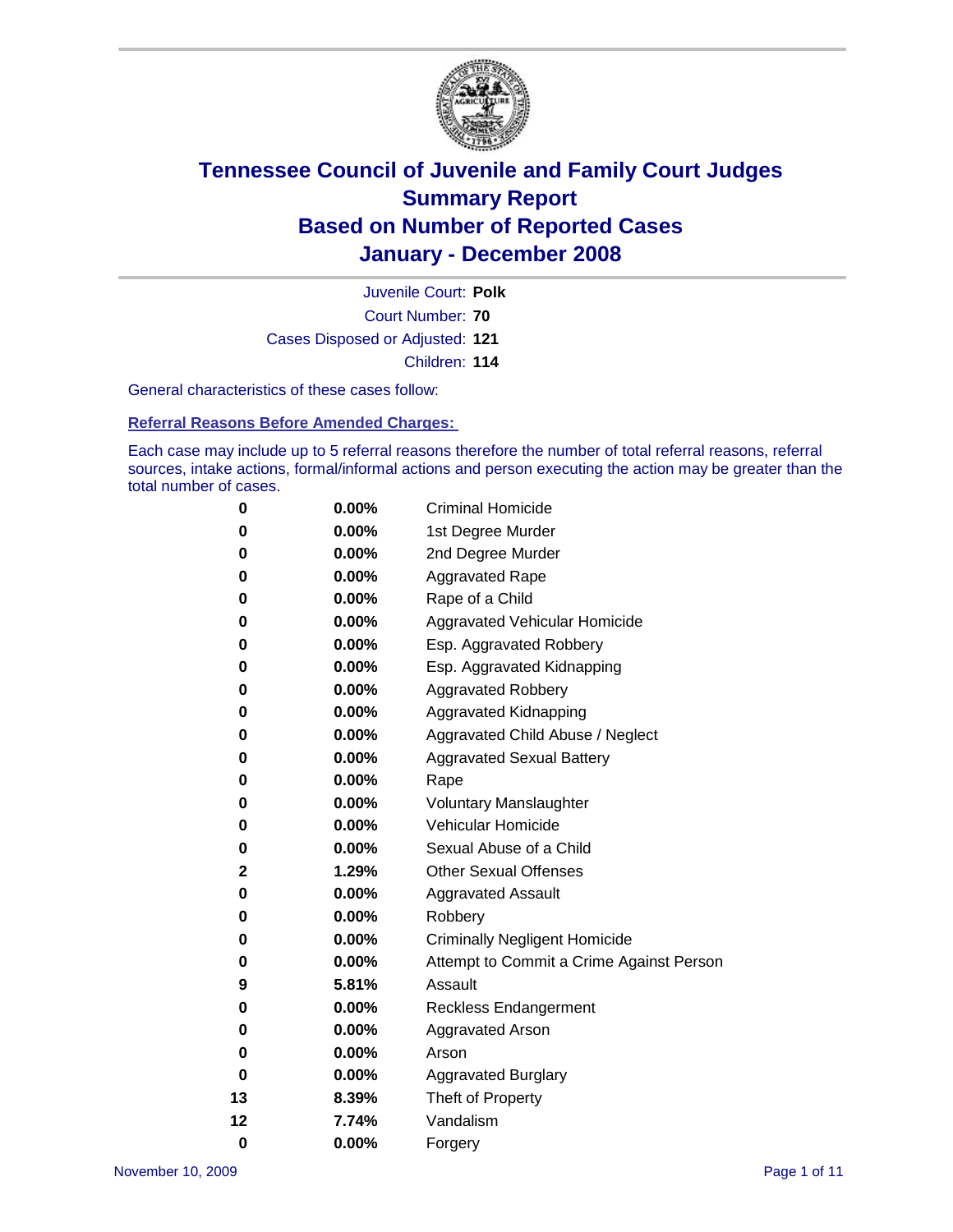

Court Number: **70** Juvenile Court: **Polk** Cases Disposed or Adjusted: **121** Children: **114**

#### **Referral Reasons Before Amended Charges:**

Each case may include up to 5 referral reasons therefore the number of total referral reasons, referral sources, intake actions, formal/informal actions and person executing the action may be greater than the total number of cases.

| 0 | 0.00%    | <b>Worthless Checks</b>                                     |
|---|----------|-------------------------------------------------------------|
| 1 | 0.65%    | Illegal Possession / Fraudulent Use of Credit / Debit Cards |
| 3 | 1.94%    | <b>Burglary</b>                                             |
| 0 | $0.00\%$ | Unauthorized Use of a Vehicle                               |
| 3 | 1.94%    | <b>Cruelty to Animals</b>                                   |
| 0 | $0.00\%$ | Sale of Controlled Substances                               |
| 3 | 1.94%    | <b>Other Drug Offenses</b>                                  |
| 8 | 5.16%    | <b>Possession of Controlled Substances</b>                  |
| 0 | 0.00%    | <b>Criminal Attempt</b>                                     |
| 2 | 1.29%    | Carrying Weapons on School Property                         |
| 0 | 0.00%    | Unlawful Carrying / Possession of a Weapon                  |
| 0 | 0.00%    | <b>Evading Arrest</b>                                       |
| 0 | 0.00%    | Escape                                                      |
| 1 | 0.65%    | Driving Under Influence (DUI)                               |
| 8 | 5.16%    | Possession / Consumption of Alcohol                         |
| 0 | 0.00%    | Resisting Stop, Frisk, Halt, Arrest or Search               |
| 0 | 0.00%    | <b>Aggravated Criminal Trespass</b>                         |
| 2 | 1.29%    | Harassment                                                  |
| 0 | 0.00%    | Failure to Appear                                           |
| 0 | 0.00%    | Filing a False Police Report                                |
| 0 | 0.00%    | Criminal Impersonation                                      |
| 2 | 1.29%    | <b>Disorderly Conduct</b>                                   |
| 6 | 3.87%    | <b>Criminal Trespass</b>                                    |
| 0 | 0.00%    | <b>Public Intoxication</b>                                  |
| 0 | 0.00%    | Gambling                                                    |
| 4 | 2.58%    | Traffic                                                     |
| 0 | 0.00%    | <b>Local Ordinances</b>                                     |
| 0 | 0.00%    | Violation of Wildlife Regulations                           |
| 0 | 0.00%    | <b>Contempt of Court</b>                                    |
| 0 | 0.00%    | Violation of Probation                                      |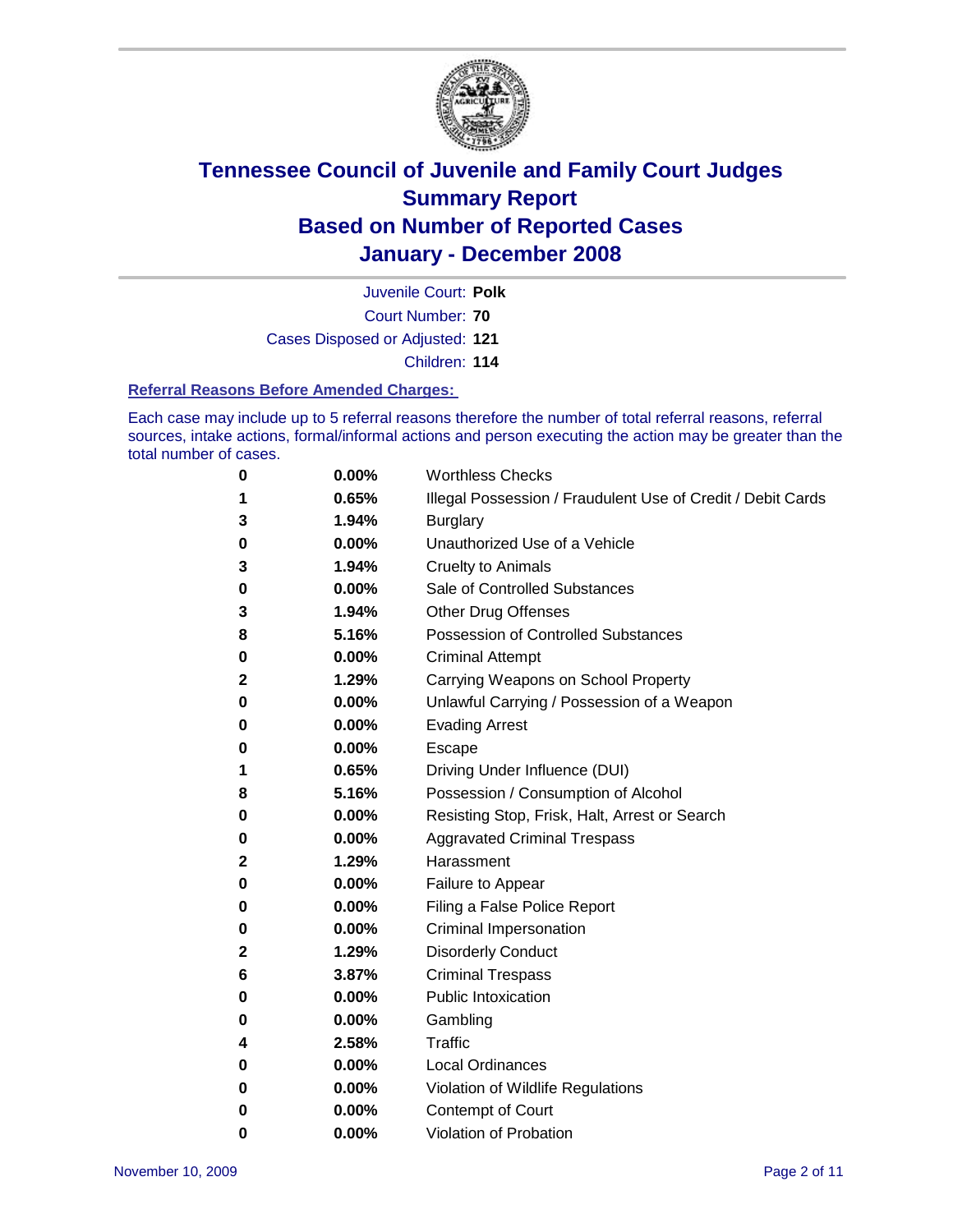

Court Number: **70** Juvenile Court: **Polk** Cases Disposed or Adjusted: **121** Children: **114**

#### **Referral Reasons Before Amended Charges:**

Each case may include up to 5 referral reasons therefore the number of total referral reasons, referral sources, intake actions, formal/informal actions and person executing the action may be greater than the total number of cases.

| 0        | $0.00\%$ | <b>Violation of Aftercare</b>         |
|----------|----------|---------------------------------------|
| 15       | 9.68%    | Unruly Behavior                       |
| 33       | 21.29%   | Truancy                               |
| 4        | 2.58%    | In-State Runaway                      |
| 0        | $0.00\%$ | Out-of-State Runaway                  |
| 24       | 15.48%   | Possession of Tobacco Products        |
| $\bf{0}$ | $0.00\%$ | Violation of a Valid Court Order      |
| 0        | 0.00%    | <b>Violation of Curfew</b>            |
| 0        | 0.00%    | <b>Sexually Abused Child</b>          |
| 0        | 0.00%    | <b>Physically Abused Child</b>        |
| 0        | 0.00%    | Dependency / Neglect                  |
| 0        | 0.00%    | <b>Termination of Parental Rights</b> |
| 0        | $0.00\%$ | Violation of Pretrial Diversion       |
| 0        | $0.00\%$ | Violation of Informal Adjustment      |
| 0        | 0.00%    | <b>Judicial Review</b>                |
| 0        | 0.00%    | <b>Administrative Review</b>          |
| 0        | 0.00%    | <b>Foster Care Review</b>             |
| 0        | 0.00%    | Custody                               |
| 0        | 0.00%    | Visitation                            |
| 0        | 0.00%    | Paternity / Legitimation              |
| 0        | $0.00\%$ | <b>Child Support</b>                  |
| 0        | 0.00%    | <b>Request for Medical Treatment</b>  |
| 0        | 0.00%    | <b>Consent to Marry</b>               |
| 0        | $0.00\%$ | Other                                 |
| 155      | 100.00%  | <b>Total Referrals</b>                |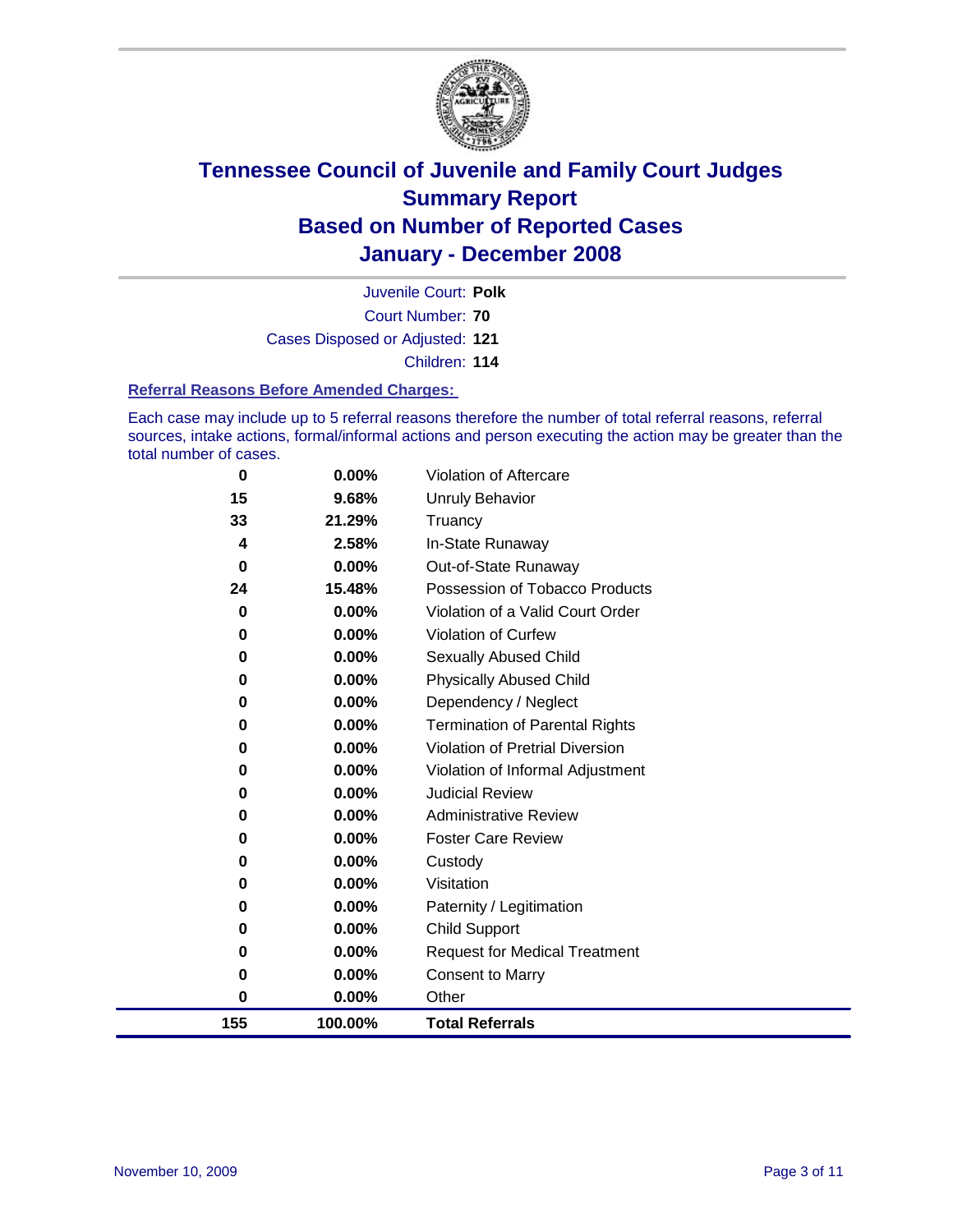

| Juvenile Court: Polk            |          |                                   |  |  |  |
|---------------------------------|----------|-----------------------------------|--|--|--|
| Court Number: 70                |          |                                   |  |  |  |
| Cases Disposed or Adjusted: 121 |          |                                   |  |  |  |
|                                 |          | Children: 114                     |  |  |  |
| <b>Referral Sources: 1</b>      |          |                                   |  |  |  |
| 69                              | 44.52%   | Law Enforcement                   |  |  |  |
| 5                               | 3.23%    | Parents                           |  |  |  |
| 0                               | $0.00\%$ | <b>Relatives</b>                  |  |  |  |
| 0                               | $0.00\%$ | Self                              |  |  |  |
| 75                              | 48.39%   | School                            |  |  |  |
| 0                               | $0.00\%$ | <b>CSA</b>                        |  |  |  |
| 0                               | $0.00\%$ | <b>DCS</b>                        |  |  |  |
| 0                               | 0.00%    | <b>Other State Department</b>     |  |  |  |
| 0                               | $0.00\%$ | <b>District Attorney's Office</b> |  |  |  |
| 0                               | $0.00\%$ | <b>Court Staff</b>                |  |  |  |
| 0                               | 0.00%    | Social Agency                     |  |  |  |
| 0                               | 0.00%    | <b>Other Court</b>                |  |  |  |
| 6                               | 3.87%    | Victim                            |  |  |  |
| 0                               | 0.00%    | Child & Parent                    |  |  |  |

| 155 | 100.00%  | <b>Total Referral Sources</b> |
|-----|----------|-------------------------------|
|     | $0.00\%$ | Other                         |
|     | $0.00\%$ | Unknown                       |
|     | $0.00\%$ | Hospital                      |

### **Age of Child at Referral: 2**

| 114 | 100.00%  | <b>Total Child Count</b> |
|-----|----------|--------------------------|
| 0   | $0.00\%$ | Unknown                  |
| 0   | 0.00%    | Ages 19 and Over         |
| 19  | 16.67%   | Ages 17 through 18       |
| 40  | 35.09%   | Ages 15 through 16       |
| 38  | 33.33%   | Ages 13 through 14       |
| 7   | 6.14%    | Ages 11 through 12       |
| 10  | 8.77%    | Ages 10 and Under        |
|     |          |                          |

<sup>1</sup> If different than number of Referral Reasons (155), verify accuracy of your court's data.

<sup>2</sup> One child could be counted in multiple categories, verify accuracy of your court's data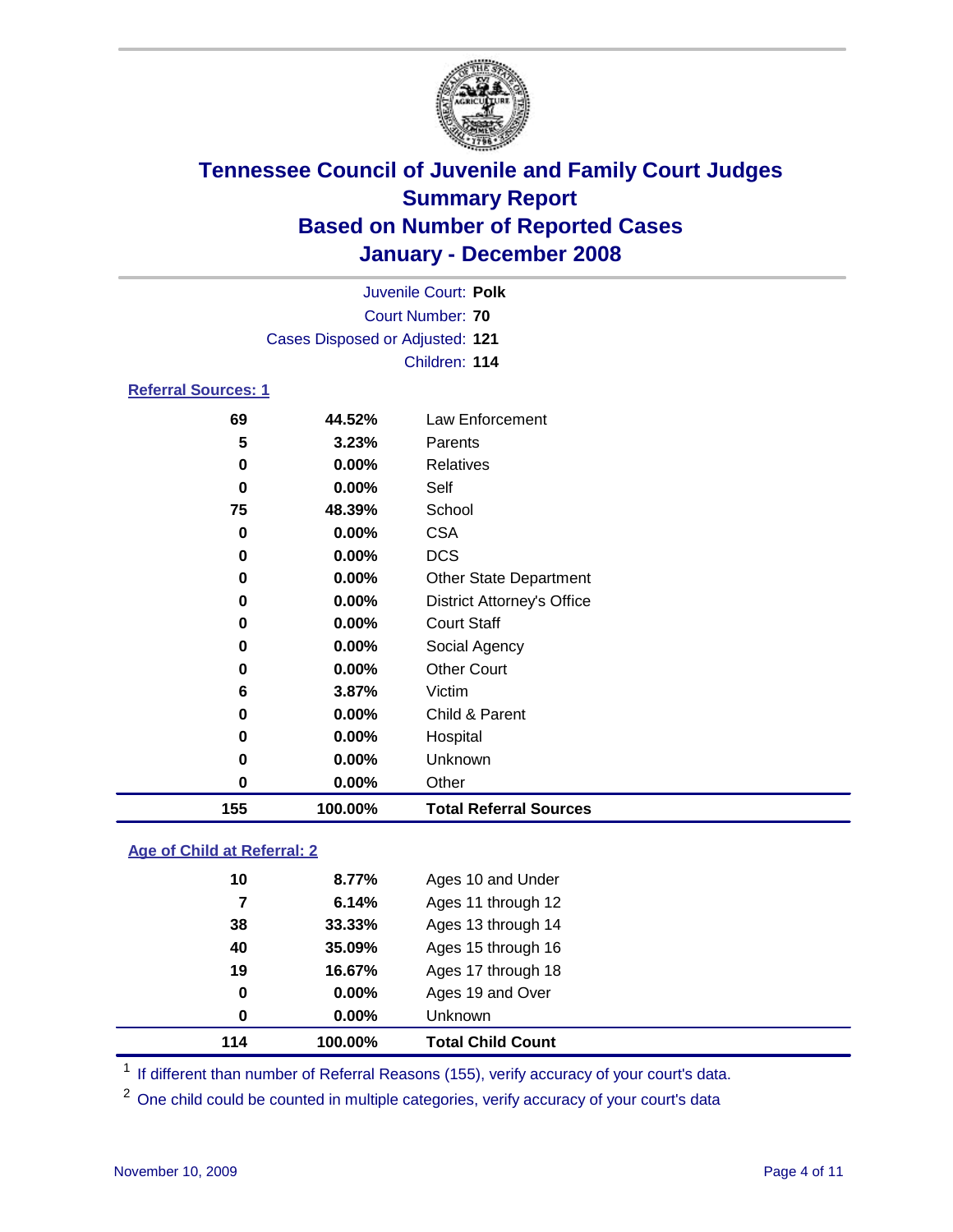

| Juvenile Court: Polk                    |                                 |                          |  |  |  |
|-----------------------------------------|---------------------------------|--------------------------|--|--|--|
| Court Number: 70                        |                                 |                          |  |  |  |
|                                         | Cases Disposed or Adjusted: 121 |                          |  |  |  |
|                                         |                                 | Children: 114            |  |  |  |
| Sex of Child: 1                         |                                 |                          |  |  |  |
| 79                                      | 69.30%                          | Male                     |  |  |  |
| 35                                      | 30.70%                          | Female                   |  |  |  |
| $\bf{0}$                                | 0.00%                           | Unknown                  |  |  |  |
| 114                                     | 100.00%                         | <b>Total Child Count</b> |  |  |  |
| <b>Race of Child: 1</b>                 |                                 |                          |  |  |  |
| 112                                     | 98.25%                          | White                    |  |  |  |
| $\mathbf{2}$                            | 1.75%                           | African American         |  |  |  |
| $\bf{0}$                                | 0.00%                           | Native American          |  |  |  |
| 0                                       | 0.00%                           | Asian                    |  |  |  |
| 0                                       | 0.00%                           | Mixed                    |  |  |  |
| $\bf{0}$                                | 0.00%                           | Unknown                  |  |  |  |
| 114                                     | 100.00%                         | <b>Total Child Count</b> |  |  |  |
| <b>Hispanic Origin: 1</b>               |                                 |                          |  |  |  |
| $\mathbf 0$                             | 0.00%                           | Yes                      |  |  |  |
| 114                                     | 100.00%                         | No                       |  |  |  |
| $\mathbf 0$                             | 0.00%                           | Unknown                  |  |  |  |
| 114                                     | 100.00%                         | <b>Total Child Count</b> |  |  |  |
| <b>School Enrollment of Children: 1</b> |                                 |                          |  |  |  |
| 110                                     | 96.49%                          | Yes                      |  |  |  |
| 3                                       | 2.63%                           | No                       |  |  |  |
| 1                                       | 0.88%                           | Unknown                  |  |  |  |
| 114                                     | 100.00%                         | <b>Total Child Count</b> |  |  |  |

One child could be counted in multiple categories, verify accuracy of your court's data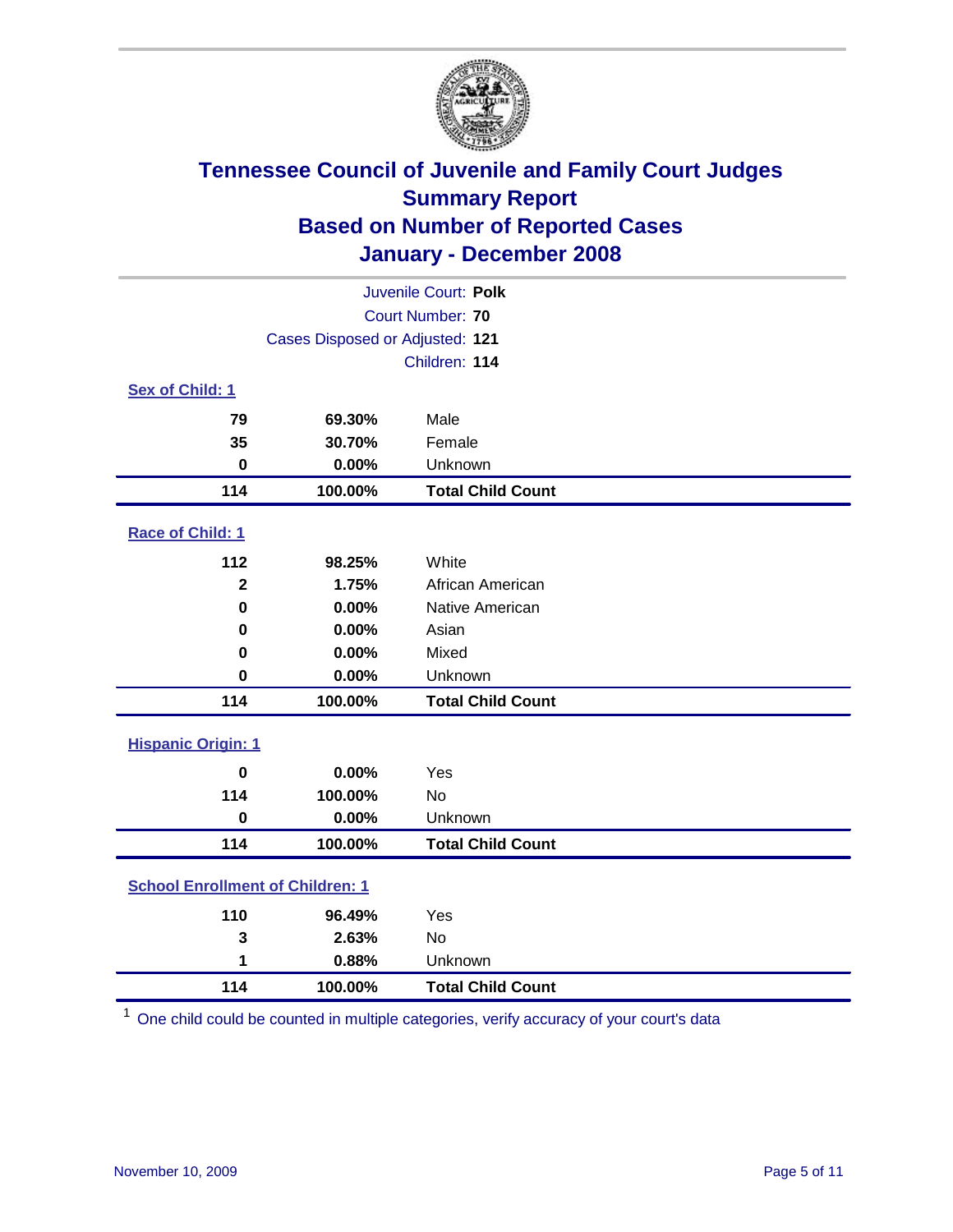

|                                                           |                                 | Juvenile Court: Polk         |  |
|-----------------------------------------------------------|---------------------------------|------------------------------|--|
|                                                           |                                 | Court Number: 70             |  |
|                                                           | Cases Disposed or Adjusted: 121 |                              |  |
|                                                           |                                 | Children: 114                |  |
| <b>Living Arrangement of Child at Time of Referral: 1</b> |                                 |                              |  |
| 31                                                        | 27.19%                          | With Both Biological Parents |  |
| 2                                                         | 1.75%                           | With Father and Stepmother   |  |
| 15                                                        | 13.16%                          | With Mother and Stepfather   |  |
| 42                                                        | 36.84%                          | With Mother                  |  |
| 13                                                        | 11.40%                          | With Father                  |  |
| 7                                                         | 6.14%                           | <b>With Relatives</b>        |  |
| $\mathbf{2}$                                              | 1.75%                           | With Adoptive Parents        |  |
| 0                                                         | $0.00\%$                        | With Foster Family           |  |
| 0                                                         | $0.00\%$                        | In a Group Home              |  |
| 0                                                         | $0.00\%$                        | In a Residential Center      |  |
| 0                                                         | $0.00\%$                        | In an Institution            |  |
| 0                                                         | $0.00\%$                        | Independent                  |  |
| 0                                                         | $0.00\%$                        | Unknown                      |  |

 **1.75%** Other **100.00% Total Child Count**

### **Type of Detention: 2**

| 121 | 100.00%  | <b>Total Detention Count</b> |
|-----|----------|------------------------------|
| 0   | $0.00\%$ | Other                        |
| 121 | 100.00%  | Does Not Apply               |
| 0   | $0.00\%$ | <b>Unknown</b>               |
| 0   | $0.00\%$ | <b>Psychiatric Hospital</b>  |
| 0   | $0.00\%$ | Jail - No Separation         |
| 0   | $0.00\%$ | Jail - Partial Separation    |
| 0   | 0.00%    | Jail - Complete Separation   |
| 0   | $0.00\%$ | Juvenile Detention Facility  |
| 0   | $0.00\%$ | Non-Secure Placement         |
|     |          |                              |

<sup>1</sup> One child could be counted in multiple categories, verify accuracy of your court's data

<sup>2</sup> If different than number of Cases (121) verify accuracy of your court's data.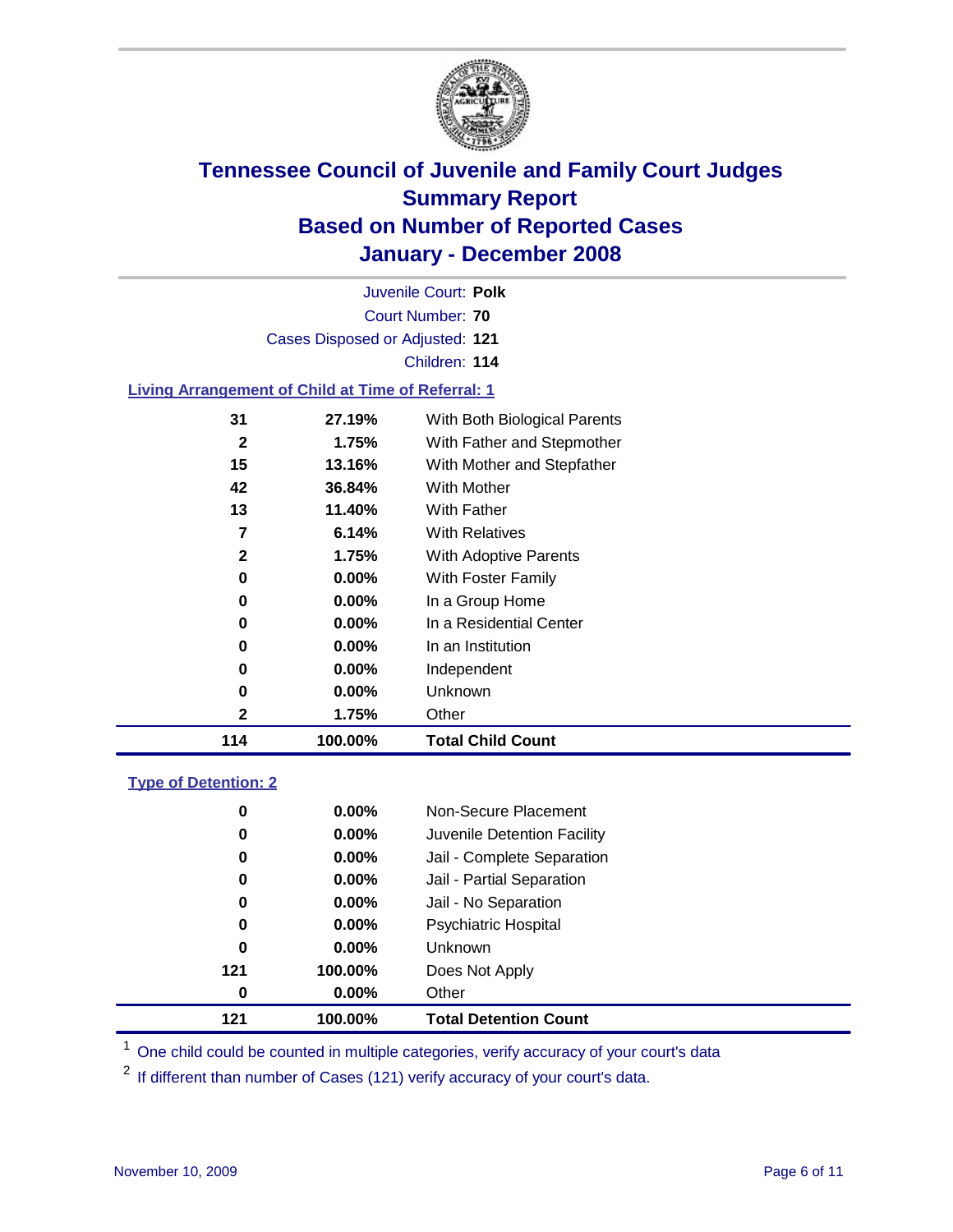

| Juvenile Court: Polk     |                                                    |                                      |  |  |  |
|--------------------------|----------------------------------------------------|--------------------------------------|--|--|--|
|                          | Court Number: 70                                   |                                      |  |  |  |
|                          | Cases Disposed or Adjusted: 121                    |                                      |  |  |  |
|                          |                                                    | Children: 114                        |  |  |  |
|                          | <b>Placement After Secure Detention Hearing: 1</b> |                                      |  |  |  |
| 0                        | 0.00%                                              | Returned to Prior Living Arrangement |  |  |  |
| 0                        | 0.00%                                              | Juvenile Detention Facility          |  |  |  |
| 0                        | 0.00%                                              | Jail                                 |  |  |  |
| 0                        | 0.00%                                              | Shelter / Group Home                 |  |  |  |
| 0                        | 0.00%                                              | <b>Foster Family Home</b>            |  |  |  |
| 0                        | 0.00%                                              | Psychiatric Hospital                 |  |  |  |
| 0                        | 0.00%                                              | Unknown                              |  |  |  |
| 121                      | 100.00%                                            | Does Not Apply                       |  |  |  |
| 0                        | 0.00%                                              | Other                                |  |  |  |
|                          |                                                    |                                      |  |  |  |
| 121                      | 100.00%                                            | <b>Total Placement Count</b>         |  |  |  |
| <b>Intake Actions: 2</b> |                                                    |                                      |  |  |  |
| 93                       | 60.00%                                             | <b>Petition Filed</b>                |  |  |  |
| $\bf{0}$                 | 0.00%                                              | <b>Motion Filed</b>                  |  |  |  |
| 61                       | 39.35%                                             | <b>Citation Processed</b>            |  |  |  |
| 0                        | 0.00%                                              | Notification of Paternity Processed  |  |  |  |
|                          | 0.65%                                              | Scheduling of Judicial Review        |  |  |  |
| 0                        | 0.00%                                              | Scheduling of Administrative Review  |  |  |  |
| 0                        | 0.00%                                              | Scheduling of Foster Care Review     |  |  |  |
| 0                        | 0.00%                                              | Unknown                              |  |  |  |
| 0                        | 0.00%                                              | Does Not Apply                       |  |  |  |
| $\bf{0}$                 | 0.00%                                              | Other                                |  |  |  |

<sup>1</sup> If different than number of Cases (121) verify accuracy of your court's data.

<sup>2</sup> If different than number of Referral Reasons (155), verify accuracy of your court's data.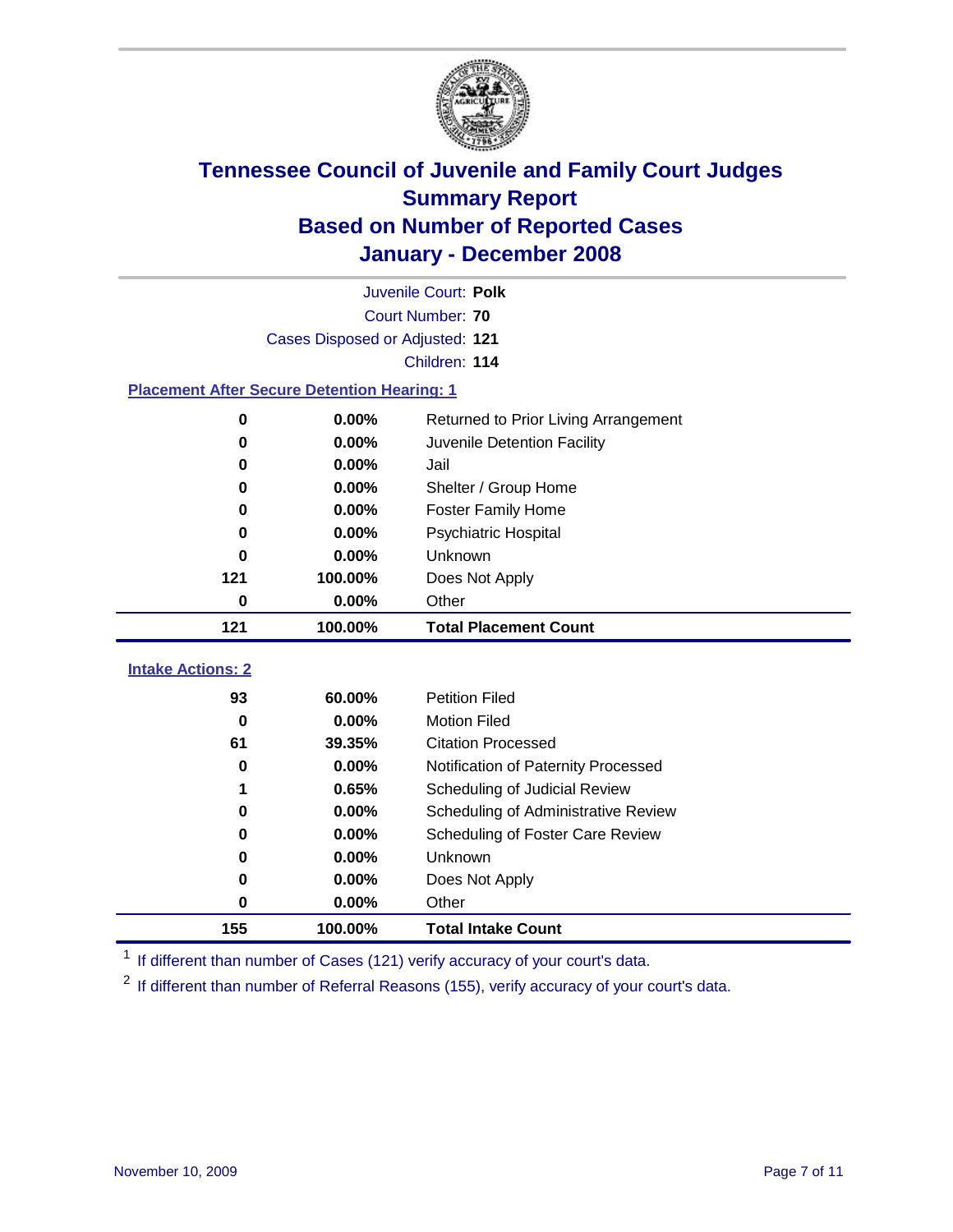

Court Number: **70** Juvenile Court: **Polk** Cases Disposed or Adjusted: **121** Children: **114**

#### **Last Grade Completed by Child: 1**

| 114            | 100.00% | <b>Total Child Count</b> |
|----------------|---------|--------------------------|
| 0              | 0.00%   | Other                    |
| $\mathbf 2$    | 1.75%   | Unknown                  |
| 1              | 0.88%   | Never Attended School    |
| 2              | 1.75%   | Graduated                |
| 1              | 0.88%   | <b>GED</b>               |
| 0              | 0.00%   | Non-Graded Special Ed    |
| 0              | 0.00%   | 12th Grade               |
| $\mathbf{2}$   | 1.75%   | 11th Grade               |
| 18             | 15.79%  | 10th Grade               |
| 17             | 14.91%  | 9th Grade                |
| 19             | 16.67%  | 8th Grade                |
| 22             | 19.30%  | 7th Grade                |
| 11             | 9.65%   | 6th Grade                |
| $\overline{7}$ | 6.14%   | 5th Grade                |
| 3              | 2.63%   | 4th Grade                |
| $\mathbf 2$    | 1.75%   | 3rd Grade                |
| $\bf{0}$       | 0.00%   | 2nd Grade                |
| 1              | 0.88%   | 1st Grade                |
| 2              | 1.75%   | Kindergarten             |
| 3              | 2.63%   | Preschool                |
| 1              | 0.88%   | Too Young for School     |

### **Enrolled in Special Education: 1**

| 5   | 4.39%   | Yes                      |
|-----|---------|--------------------------|
| 101 | 88.60%  | No.                      |
| 8   | 7.02%   | Unknown                  |
| 114 | 100.00% | <b>Total Child Count</b> |

One child could be counted in multiple categories, verify accuracy of your court's data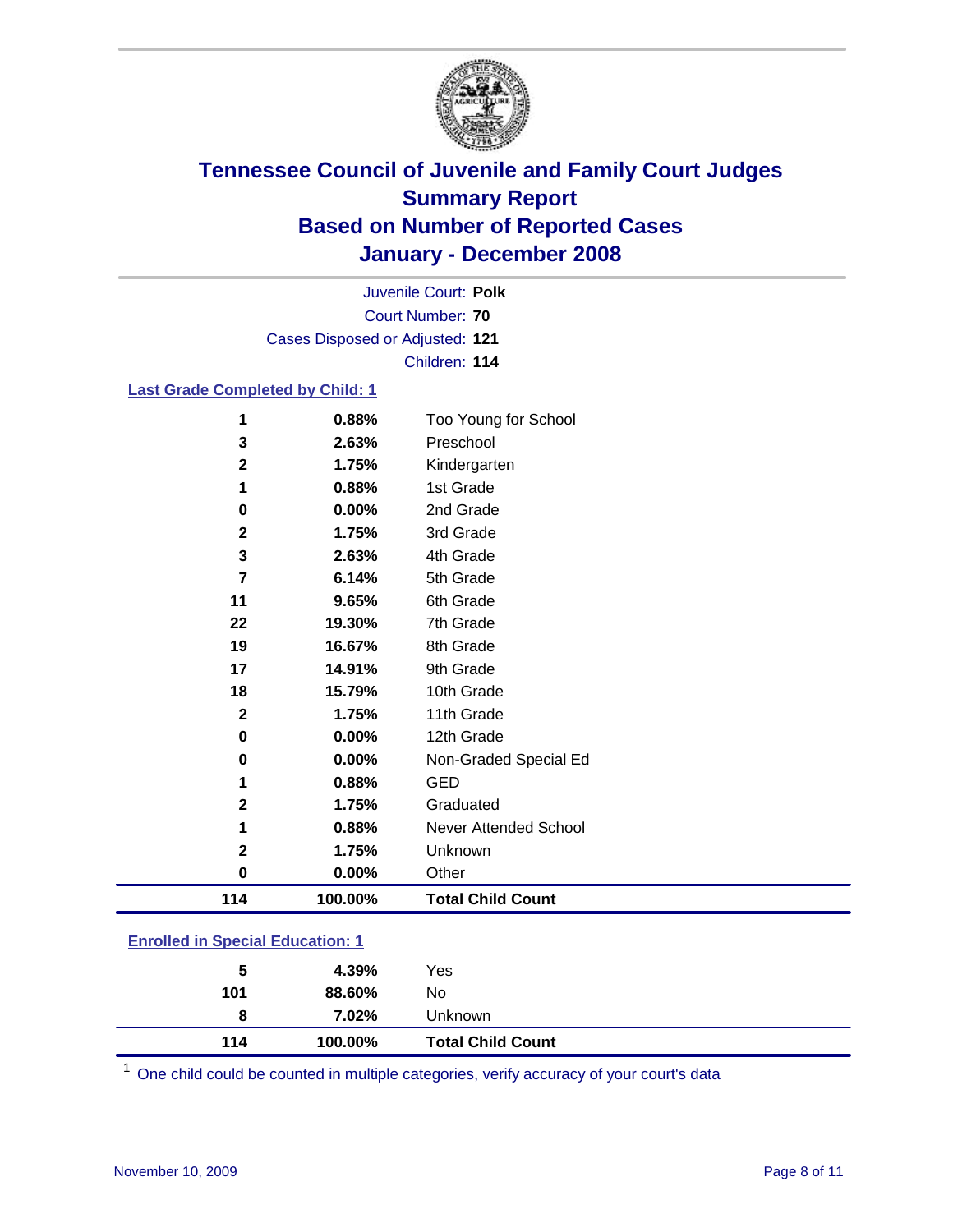

|                              |                                 | Juvenile Court: Polk      |  |
|------------------------------|---------------------------------|---------------------------|--|
|                              |                                 | Court Number: 70          |  |
|                              | Cases Disposed or Adjusted: 121 |                           |  |
|                              |                                 | Children: 114             |  |
| <b>Action Executed By: 1</b> |                                 |                           |  |
| 155                          | 100.00%                         | Judge                     |  |
| 0                            | $0.00\%$                        | Referee                   |  |
| 0                            | $0.00\%$                        | <b>YSO</b>                |  |
| 0                            | 0.00%                           | Other                     |  |
| 0                            | 0.00%                           | Unknown                   |  |
| 155                          | 100.00%                         | <b>Total Action Count</b> |  |

### **Formal / Informal Actions: 1**

| 18  | 11.61%   | Dismissed                                        |
|-----|----------|--------------------------------------------------|
| 0   | $0.00\%$ | Retired / Nolle Prosequi                         |
| 70  | 45.16%   | <b>Complaint Substantiated Delinquent</b>        |
| 64  | 41.29%   | <b>Complaint Substantiated Status Offender</b>   |
| 0   | 0.00%    | <b>Complaint Substantiated Dependent/Neglect</b> |
| 0   | $0.00\%$ | <b>Complaint Substantiated Abused</b>            |
| 0   | $0.00\%$ | <b>Complaint Substantiated Mentally III</b>      |
| 0   | $0.00\%$ | Informal Adjustment                              |
| 0   | $0.00\%$ | <b>Pretrial Diversion</b>                        |
| 0   | 0.00%    | <b>Transfer to Adult Court Hearing</b>           |
| 0   | 0.00%    | Charges Cleared by Transfer to Adult Court       |
| 0   | $0.00\%$ | Special Proceeding                               |
| 0   | $0.00\%$ | <b>Review Concluded</b>                          |
| 3   | 1.94%    | Case Held Open                                   |
| 0   | $0.00\%$ | Other                                            |
| 0   | $0.00\%$ | <b>Unknown</b>                                   |
| 155 | 100.00%  | <b>Total Action Count</b>                        |

<sup>1</sup> If different than number of Referral Reasons (155), verify accuracy of your court's data.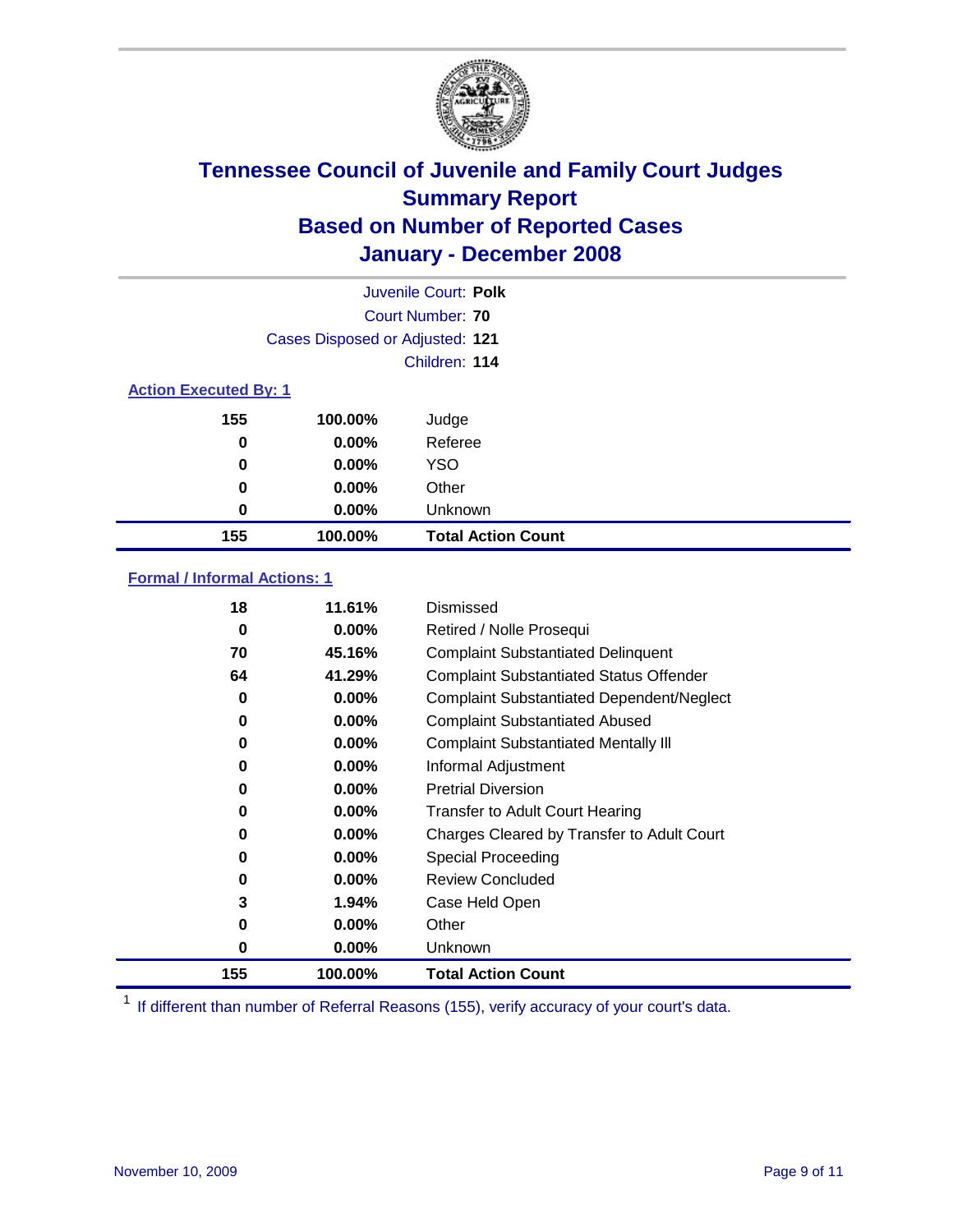

|                       |                                 | Juvenile Court: Polk                                  |
|-----------------------|---------------------------------|-------------------------------------------------------|
|                       |                                 | <b>Court Number: 70</b>                               |
|                       | Cases Disposed or Adjusted: 121 |                                                       |
|                       |                                 | Children: 114                                         |
| <b>Case Outcomes:</b> |                                 | There can be multiple outcomes for one child or case. |
| $12 \,$               | 2.43%                           | <b>Case Dismissed</b>                                 |
| 0                     | 0.00%                           | Case Retired or Nolle Prosequi                        |
| 0                     | 0.00%                           | Warned / Counseled                                    |
| 90                    | 18.22%                          | <b>Held Open For Review</b>                           |
| 52                    | 10.53%                          | Supervision / Probation to Juvenile Court             |
| 0                     | 0.00%                           | <b>Probation to Parents</b>                           |
| 0                     | 0.00%                           | Referral to Another Entity for Supervision / Service  |
| 1                     | 0.20%                           | Referred for Mental Health Counseling                 |
| 15                    | 3.04%                           | Referred for Alcohol and Drug Counseling              |
| 3                     | 0.61%                           | Referred to Alternative School                        |
| 0                     | 0.00%                           | Referred to Private Child Agency                      |
| 0                     | 0.00%                           | Referred to Defensive Driving School                  |
| 0                     | 0.00%                           | Referred to Alcohol Safety School                     |
| 6                     | 1.21%                           | Referred to Juvenile Court Education-Based Program    |
| $\mathbf 2$           | 0.40%                           | Driver's License Held Informally                      |
| 0                     | 0.00%                           | <b>Voluntary Placement with DMHMR</b>                 |
| 0                     | 0.00%                           | <b>Private Mental Health Placement</b>                |
| 1                     | 0.20%                           | <b>Private MR Placement</b>                           |
| 0                     | 0.00%                           | Placement with City/County Agency/Facility            |
| 0                     | 0.00%                           | Placement with Relative / Other Individual            |
| 68                    | 13.77%                          | Fine                                                  |
| 9                     | 1.82%                           | <b>Public Service</b>                                 |
| 9                     | 1.82%                           | Restitution                                           |
| 2                     | 0.40%                           | <b>Runaway Returned</b>                               |
| 27                    | 5.47%                           | No Contact Order                                      |
| 0                     | 0.00%                           | Injunction Other than No Contact Order                |
| 0                     | 0.00%                           | <b>House Arrest</b>                                   |
| 14                    | 2.83%                           | <b>Court Defined Curfew</b>                           |
| 0                     | 0.00%                           | Dismissed from Informal Adjustment                    |
| 0                     | 0.00%                           | <b>Dismissed from Pretrial Diversion</b>              |
| 0                     | 0.00%                           | Released from Probation                               |
| 0                     | 0.00%                           | <b>Transferred to Adult Court</b>                     |
| 0                     | 0.00%                           | <b>DMHMR Involuntary Commitment</b>                   |